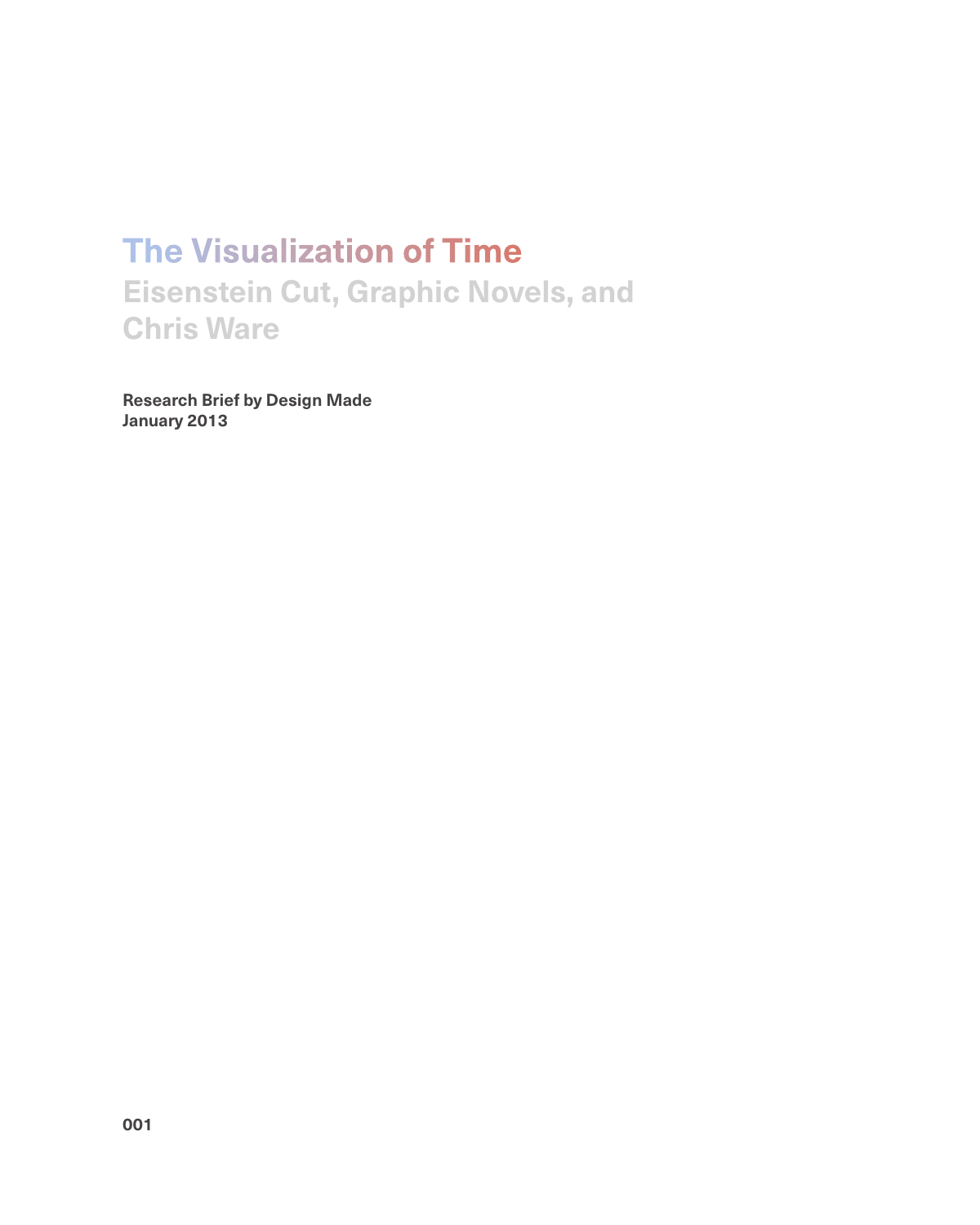**Premise:**

**Topic:**

The graphic novels of Chris Ware present a unique way of storytelling that transcends motion cinematography and typical cell-based linear story telling. Besides being visually beautiful, his work is a masterful example for non-narrative, i.e. no words, communication of an event. His work includes an architectural in analysis of scene, codification through color and scale, and cinematic handling of sequence, content, and time.

Research into the means of visual narration and the depiction multiple layers of content.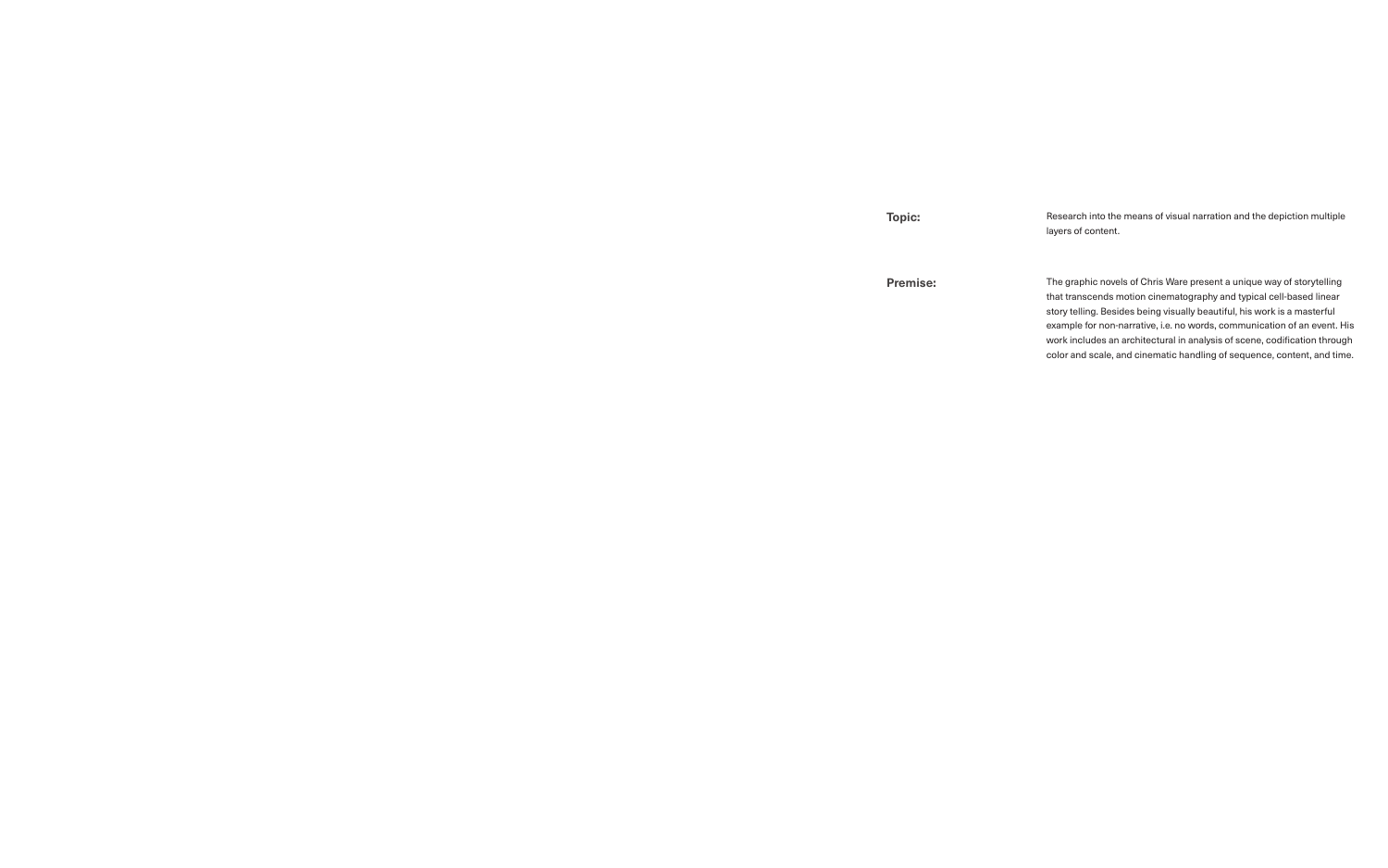

Basic cinema structure **Common graphic novel structure** Common graphic novel structure

## **1 Cinema**

The basic cinema structure consists of the moving single image. The above diagram shows the basic editing structure with the current shot what the viewer is seeing at that point—in the center, to the left the image previously seen, and on the right the forthcoming image. Most cinema today follows this structure and uses a continuous visual narrative, what is referred to by Sergei Eisenstein as the Lebehov method. Eisenstein, the creator of montage, distinguishes his own method as that of conflict or collision. To understand this consider a simple scene of people in protest in a city street. The Lebehov method would consist of a continuous feed of images of the scene—possibly using cuts, close-ups, and different angles—as the situation unfolds. Essentially the scene is the viewed content. In the case of Eisenstein, he would interject shots of images not of the actual scene—such as the head being cut off a cow as he did in his film October. Eisenstein would also make heavy use of detailed close-up shots, such as a tightened fist, or a fist being raised in the air with force, and the faces of the people as they yell. In both methods the cinematographers are seeking to build the narrative and create an emotion response in the viewer, but Eisenstein's method would use more confrontation cuts and content to create his affect and tell his story. The shot, for Eisenstein becomes a critical element and he crafts the individual shot as well as how it fits within a sequence, or series of shots. Eisenstein's montage is a collective of images pieced together rather than only being a dissection of a scene by the camera.

The typical graphic novel structure consists of a series cells fit within the page format. For most graphic novelists the page is dissected into a series of rectangles (cells) of various sizes (as shown above). For the common comic the cells would all be the same size, but most graphic novels use varying cell sizes. This is to include details, emphasize a particular moment or scene, or to include more or less content in the cell. This variation allows the camera to essentially change size—allowing for a wide shot or focusing on a smaller piece of information.

The graphic novel is essentially the shots of a film arranged across a sheet. They typically tell a single story in linear manner.



**2 Graphic Novel**